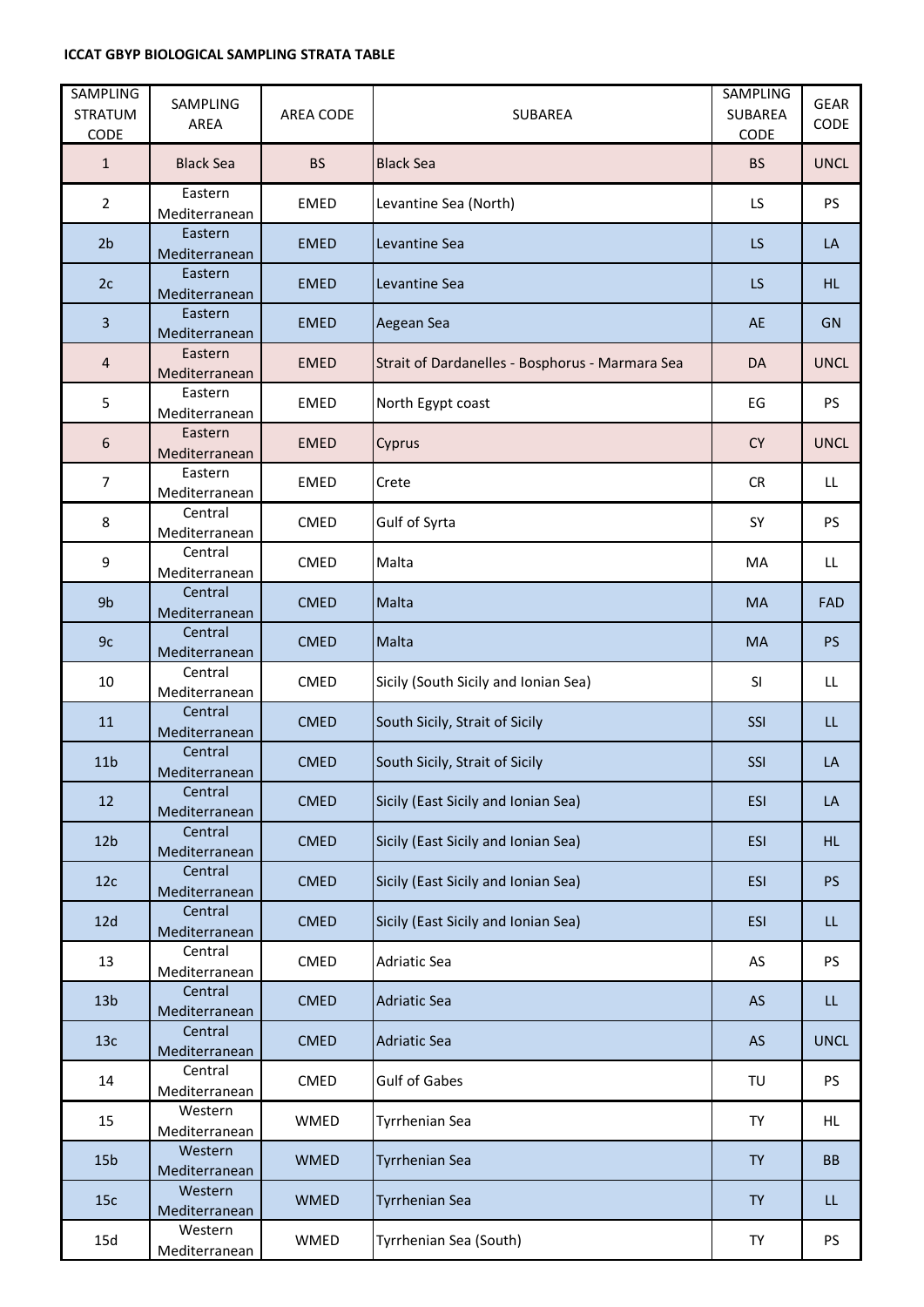| <b>SAMPLING</b><br><b>STRATUM</b> | SAMPLING<br>AREA                                  | AREA CODE   | <b>SUBAREA</b>                        | SAMPLING<br>SUBAREA             | <b>GEAR</b><br>CODE |
|-----------------------------------|---------------------------------------------------|-------------|---------------------------------------|---------------------------------|---------------------|
| CODE<br>16                        | Western                                           | <b>WMED</b> | Ligurian Sea                          | CODE<br>$\mathsf{L}\mathsf{L}%$ | HL.                 |
| 16 <sub>b</sub>                   | Mediterranean<br>Western                          | <b>WMED</b> | Ligurian Sea                          | $\mathsf{U}$                    | LL.                 |
| 16c                               | Mediterranean<br>Western                          | <b>WMED</b> |                                       | $\mathsf{L}\mathsf{L}%$         | <b>PSS</b>          |
|                                   | Mediterranean<br>Western                          |             | <b>Ligurian Sea</b>                   |                                 |                     |
| 16d                               | Mediterranean                                     | <b>WMED</b> | Ligurian Sea                          | $\mathsf{H}$                    | <b>TN</b>           |
| 17                                | Western<br>Mediterranean                          | WMED        | Sardinia                              | SA                              | <b>TRAP</b>         |
| 18                                | Western<br>Mediterranean                          | WMED        | Gulf of Lion, Catalan, Ligurian       | GL                              | <b>UNCL</b>         |
| 18 <sub>b</sub>                   | Western<br>Mediterranean                          | <b>WMED</b> | <b>Gulf of Lion</b>                   | GL                              | <b>BB</b>           |
| 18 <sub>c</sub>                   | Western<br>Mediterranean                          | <b>WMED</b> | <b>Gulf of Lion</b>                   | GL                              | <b>HL</b>           |
| <b>18d</b>                        | Western<br>Mediterranean                          | <b>WMED</b> | <b>Gulf of Lion</b>                   | GL                              | LL                  |
| 19                                | Western<br>Mediterranean                          | <b>WMED</b> | <b>Balearic</b>                       | BA                              | <b>PS</b>           |
| 19 <sub>b</sub>                   | Western<br>Mediterranean                          | <b>WMED</b> | <b>Balearic</b>                       | <b>BA</b>                       | LA                  |
| 19 <sub>c</sub>                   | Western<br>Mediterranean                          | <b>WMED</b> | <b>Balearic</b>                       | <b>BA</b>                       | LL.                 |
| 19d                               | Western<br>Mediterranean                          | <b>WMED</b> | <b>Balearic</b>                       | <b>BA</b>                       | <b>TROL</b>         |
| 19e                               | Western<br>Mediterranean                          | <b>WMED</b> | <b>Balearic</b>                       | <b>BA</b>                       | <b>BB</b>           |
| 20                                | Western<br>Mediterranean                          | WMED        | Southern Spain                        | SS                              | LL                  |
| 21                                | Western<br>Mediterranean                          | WMED        | North Western African Coast           | <b>NA</b>                       | <b>UNCL</b>         |
| 21 <sub>b</sub>                   | Western<br>Mediterranean                          | <b>WMED</b> | North Western African Coast (Algeria) | <b>NA</b>                       | <b>PS</b>           |
| 21c                               | Western<br>Mediterranean                          | <b>WMED</b> | North Western African Coast (Algeria) | <b>NA</b>                       | HL.                 |
| 21d                               | Western<br>Mediterranean                          | <b>WMED</b> | North Western African Coast (Morocco) | <b>NA</b>                       | HL.                 |
| 21e                               | Western<br>Mediterranean                          | <b>WMED</b> | North Western African Coast (Morocco) | <b>NA</b>                       | LL                  |
| 22                                | Strait of<br>Gibraltar                            | GI          | Gibraltar                             | GI                              | <b>UNCL</b>         |
| 22 <sub>b</sub>                   | Strait of<br>Gibraltar                            | GI          | Gibraltar                             | GI                              | <b>BB</b>           |
| 22c                               | Strait of<br>Gibraltar                            | GI          | Gibraltar                             | GI                              | <b>HL</b>           |
| 22d                               | Strait of<br>Gibraltar                            | GI          | Gibraltar                             | GI                              | LL                  |
| 22e                               | Strait of<br>Gibraltar                            | GI          | Gibraltar                             | GI                              | <b>TRAP</b>         |
| 23                                | East Atlantic -<br>West African                   | <b>EATL</b> | Western coast of Africa               | MO                              | <b>TRAP</b>         |
| 24                                | coast<br>East Atlantic -<br>West African<br>coast | <b>EATL</b> | Madeira, Canary Islands               | МC                              | BB                  |
| 25                                | East Atlantic -<br>West African<br>coast          | <b>EATL</b> | Mauritania                            | <b>MS</b>                       | <b>BB</b>           |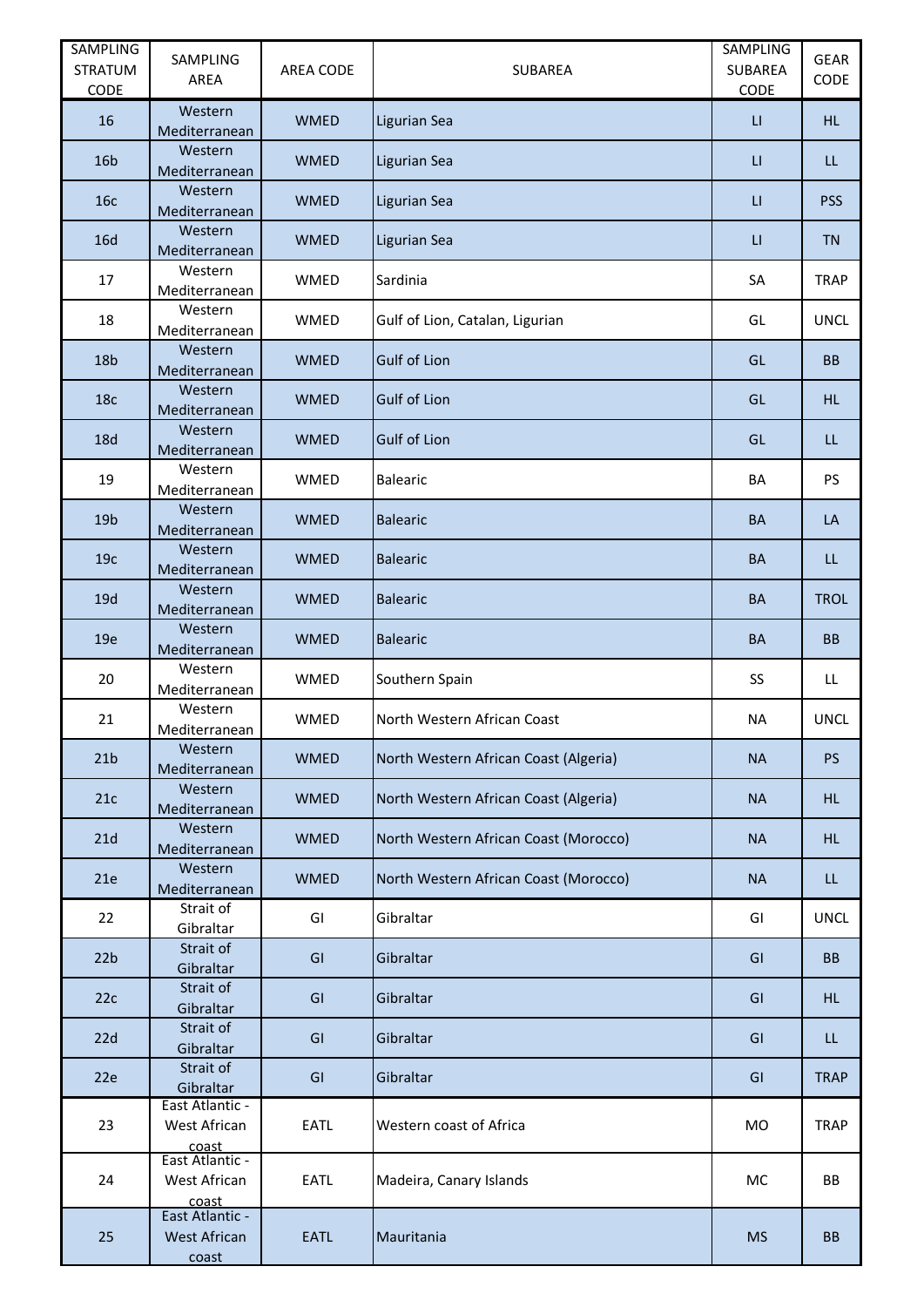| <b>SAMPLING</b><br><b>STRATUM</b><br>CODE | SAMPLING<br>AREA                         | AREA CODE    | <b>SUBAREA</b>                  | <b>SAMPLING</b><br>SUBAREA<br>CODE | <b>GEAR</b><br>CODE |
|-------------------------------------------|------------------------------------------|--------------|---------------------------------|------------------------------------|---------------------|
| 26                                        | East Atlantic -<br>West African<br>coast | <b>EATL</b>  | Senegal                         | <b>SE</b>                          | <b>UNCL</b>         |
| 27                                        | Northeast<br>Atlantic                    | <b>NEATL</b> | Portugal                        | PO                                 | <b>TRAP</b>         |
| 28                                        | Northeast<br>Atlantic                    | <b>NEATL</b> | Bay of Biscay                   | BB                                 | <b>UNCL</b>         |
| 28 <sub>b</sub>                           | Northeast<br>Atlantic                    | <b>NEATL</b> | Bay of Biscay                   | <b>BB</b>                          | <b>BB</b>           |
| 28c                                       | Northeast<br>Atlantic                    | <b>NEATL</b> | Bay of Biscay                   | <b>BB</b>                          | <b>MWT</b>          |
| 28d                                       | Northeast<br>Atlantic                    | <b>NEATL</b> | Bay of Biscay                   | <b>BB</b>                          | LL                  |
| 29                                        | Northeast<br>Atlantic                    | <b>NEATL</b> | UK, Ireland                     | UI                                 | <b>UNCL</b>         |
| 30                                        | Northeast<br>Atlantic                    | <b>NEATL</b> | Iceland                         | IC                                 | <b>UNCL</b>         |
| 31                                        | North Sea                                | <b>NS</b>    | Norway                          | <b>NW</b>                          | <b>PS</b>           |
| 32                                        | Central North<br>Atlantic                | CNATL        | <b>Central and North</b>        | CA                                 | LL                  |
| 33                                        | Central North<br>Atlantic                | CNATL        | Azores                          | AZ                                 | <b>UNCL</b>         |
| 33 <sub>b</sub>                           | <b>Central North</b><br>Atlantic         | <b>CNATL</b> | <b>Azores</b>                   | <b>AZ</b>                          | <b>BB</b>           |
| 33 <sub>c</sub>                           | <b>Central North</b><br>Atlantic         | <b>CNATL</b> | Azores                          | <b>AZ</b>                          | <b>TROL</b>         |
| 34                                        | North-Western<br>Atlantic                | <b>NWATL</b> | Canada (Nova Scotia)            | CN                                 | <b>UNCL</b>         |
| 34b                                       | North-Western<br>Atlantic                | <b>NWATL</b> | Canada (Newfoundland)           | CN                                 | <b>RR</b>           |
| 34c                                       | North-Western<br>Atlantic                | <b>NWATL</b> | Canada (Gulf of Saint Lawrence) | ${\sf CN}$                         | ${\sf RR}$          |
| 34d                                       | North-Western<br>Atlantic                | <b>NWATL</b> | Canada (Nova Scotia)            | CN                                 | LL                  |
| 34e                                       | North-Western<br>Atlantic                | <b>NWATL</b> | Canada (Nova Scotia)            | CN                                 | <b>RR</b>           |
| 35                                        | North-Western<br>Atlantic                | <b>NWATL</b> | <b>US Coast</b>                 | US                                 | <b>UNCL</b>         |
| 36                                        | <b>Gulf of Mexico</b>                    | GM           | Gulf of Mexico, Caribbean Sea   | GM                                 | LL.                 |
| 36b                                       | <b>Gulf of Mexico</b>                    | GM           | Gulf of Mexico, Caribbean Sea   | GM                                 | LA                  |
| 36с                                       | <b>Gulf of Mexico</b>                    | GM           | Gulf of Mexico, Caribbean Sea   | GM                                 | <b>UNCL</b>         |
| 37                                        | South Atlantic                           | SATL         | South Atlantic - Western        | <b>WSA</b>                         | <b>UNCL</b>         |
| 38                                        | South Atlantic                           | SATL         | South Atlantic - Eastern        | <b>ESA</b>                         | <b>UNCL</b>         |

original stratum in the ICCAT GBYP sample design

original organisation of the samples as provided by the Consortium (up to 2015)

new stratum or reallocation of samples to a new stratum (since 2015)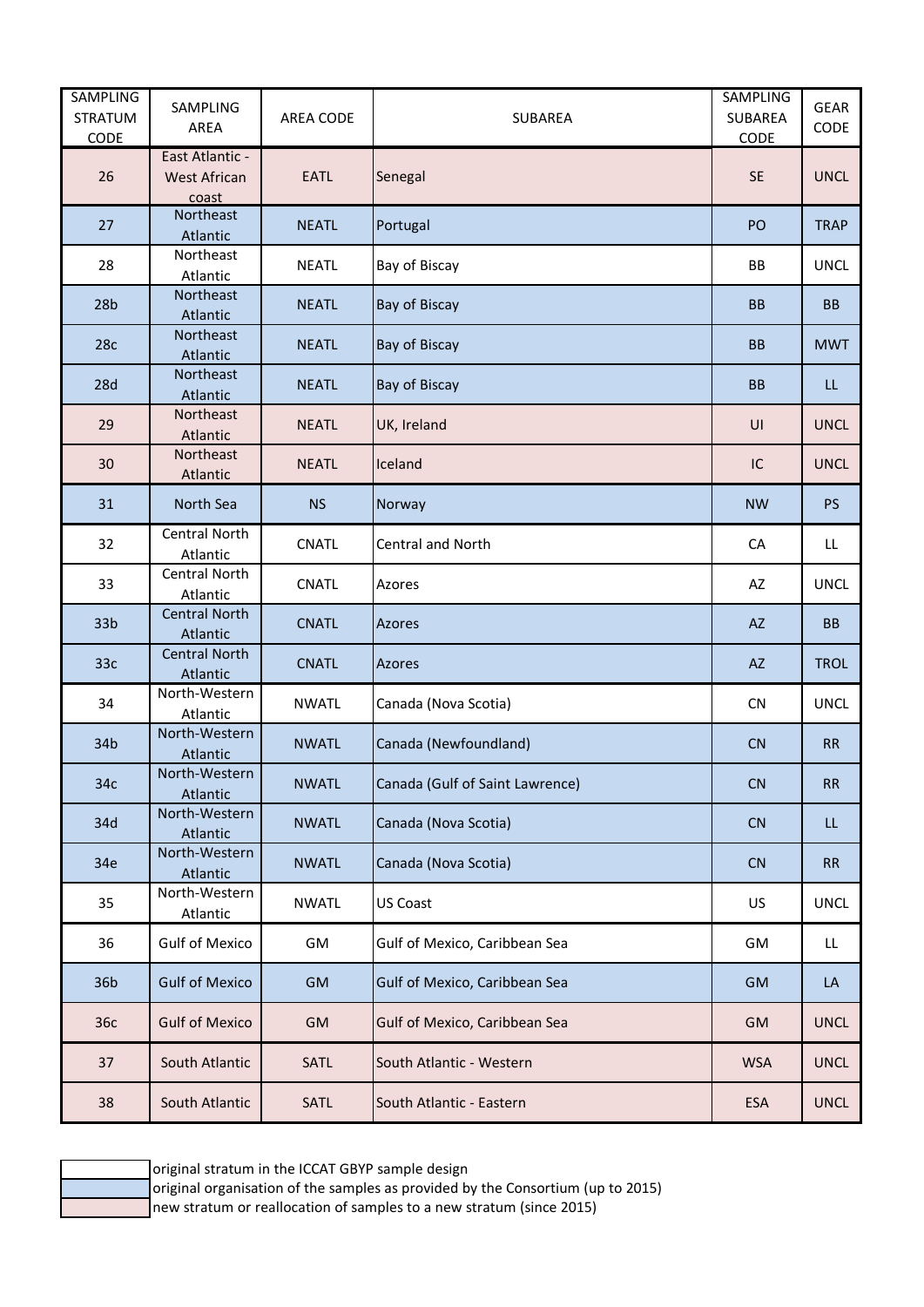| <b>GEAR</b>                |                                | SIZE CATEGORY    |                                 | <b>AREA</b>  |
|----------------------------|--------------------------------|------------------|---------------------------------|--------------|
| <b>CODE</b>                | <b>FISHING GEAR</b>            |                  | <b>WEIGHT</b>                   | <b>CODE</b>  |
| BB                         | baitboat                       | LARVAE           |                                 | <b>BS</b>    |
| FAD                        | fish aggregating device        | YOY (AGE 0)      | $\leq$ = 3 kg                   | <b>CMED</b>  |
| GN                         | gillnet                        | <b>JUVENILES</b> | $>3$ & $\le$ = 25<br>kg         | <b>CNATL</b> |
| <b>HL</b>                  | handline                       | <b>MEDIUM</b>    | $>25$ &<br>$\epsilon$ =100 $kg$ | <b>EATL</b>  |
| LA                         | larval survey                  | LARGE            | $>100$ kg                       | <b>EMED</b>  |
| $\overline{\mathsf{L}}$    | longline                       |                  |                                 | GI           |
| <b>MWT</b>                 | midwater pelagic trawl         |                  |                                 | GM           |
| PS                         | purse seine                    |                  |                                 | <b>NEATL</b> |
| <b>PSS</b>                 | purse seine, small scale       |                  |                                 | <b>NS</b>    |
| <b>RR</b>                  | rod-and-reel                   |                  |                                 | <b>NWATL</b> |
| <b>TN</b>                  | trammel net                    |                  |                                 | SATL         |
| <b>TRAP</b>                | trap                           |                  |                                 | <b>WMED</b>  |
| <b>TROL</b><br><b>UNCL</b> | trolling lines<br>unclassified |                  |                                 |              |

| <b>FISHING GEAR</b> |  | <b>SIZE CATEGORY</b> | <b>WEIGHT</b>           | <b>AREA</b><br><b>CODE</b> |
|---------------------|--|----------------------|-------------------------|----------------------------|
| at                  |  | LARVAE               |                         | <b>BS</b>                  |
| gregating device    |  | YOY (AGE 0)          | $\epsilon = 3$ kg       | <b>CMED</b>                |
|                     |  | <b>JUVENILES</b>     | $>3$ & $\leq 25$<br>kg  | CNATL                      |
| ne                  |  | <b>MEDIUM</b>        | $>25$ &<br>$< = 100$ kg | <b>EATL</b>                |
| survey              |  | LARGE                | $>100$ kg               | <b>EMED</b>                |
| $\sim$              |  |                      |                         | $\sim$ $\sim$              |

|                          | <b>AREA</b> |
|--------------------------|-------------|
| <b>IGHT</b>              | <b>CODE</b> |
|                          | BS          |
| $-3$ kg                  | <b>CMED</b> |
| $\frac{2}{x}$ <=25<br>kg | CNATL       |
| 25 &<br>.00 kg           | <b>EATL</b> |
| 00 kg                    | EMED        |
|                          | GI          |
|                          | GM          |
|                          | NEATL       |
|                          | ΝS          |
|                          | NWATL       |
|                          | SATL        |
|                          | WMED        |